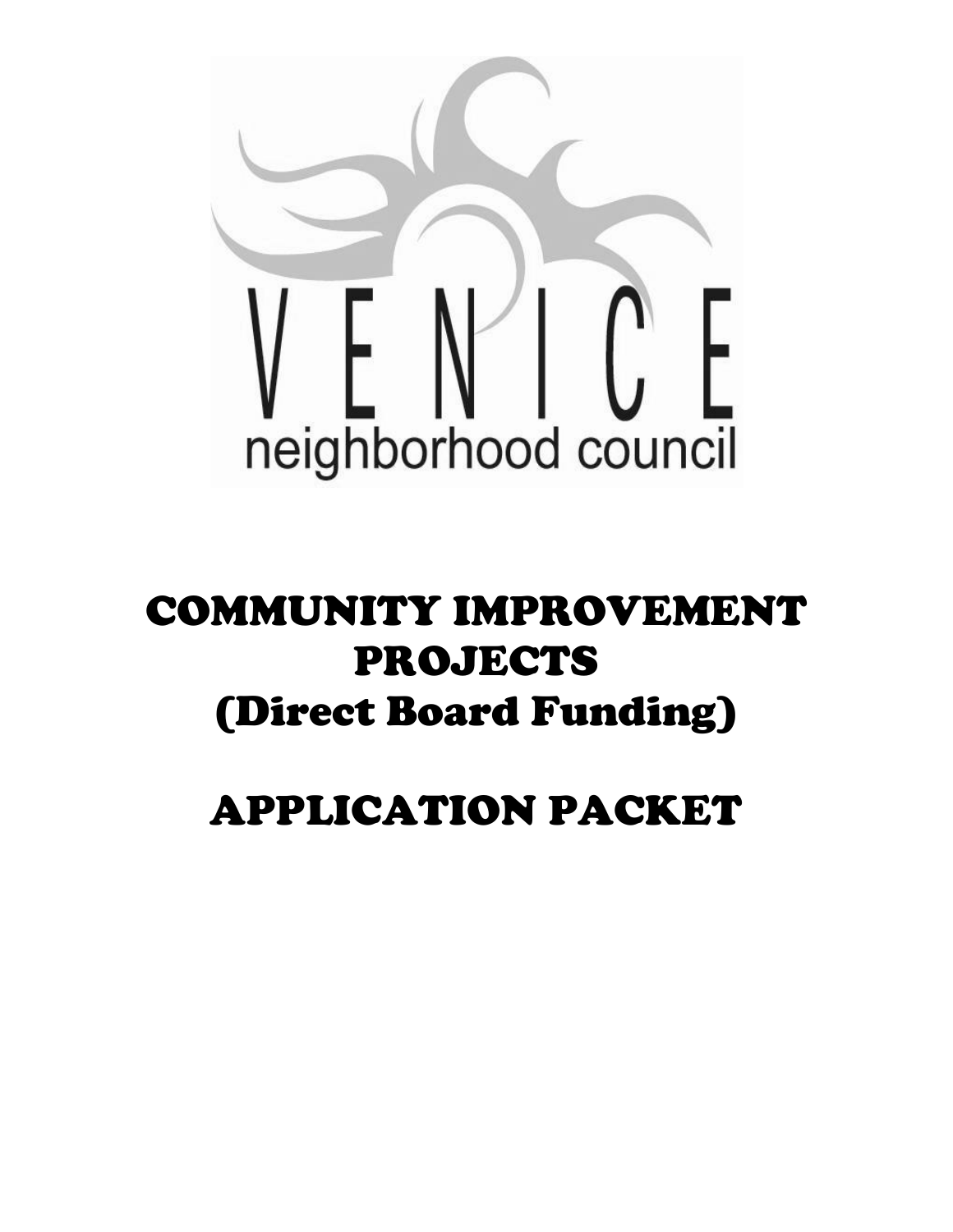

Dear Board Member/Committee Chair

Thank you for your interest in the Community Improvement Project program that will award funds for VNC Board or Committee projects which will improve the quality of life in the Venice community. This program is administered by the Venice Neighborhood Council.

Please begin by reading the guidelines on pages 1–3 which will provide an overview of the funding process, eligibility requirements, and details on how to submit a proposal. The application to apply for funding can be found on pages 4–11. Applications for Board projects must be approved by the VNC Administrative Committee. Applications for Committee projects must be approved by a quorum of a Venice Neighborhood Council Standing Committee at a publicly noticed meeting. Additionally, all projects must be approved by the Budget & Finance Committee, before presenting it to the VNC Board.

We appreciate your efforts at helping to improve our community.

Linda Lucks President Venice Neighborhood Council

CONTACT: Ivan Spiegel, Program Administrator, at [parliamentarian@VeniceNC.org](mailto:parliamentarian@VeniceNC.org) for questions regarding the application process.

### **Table Of Contents**

#### GUIDELINES

#### APPLICATION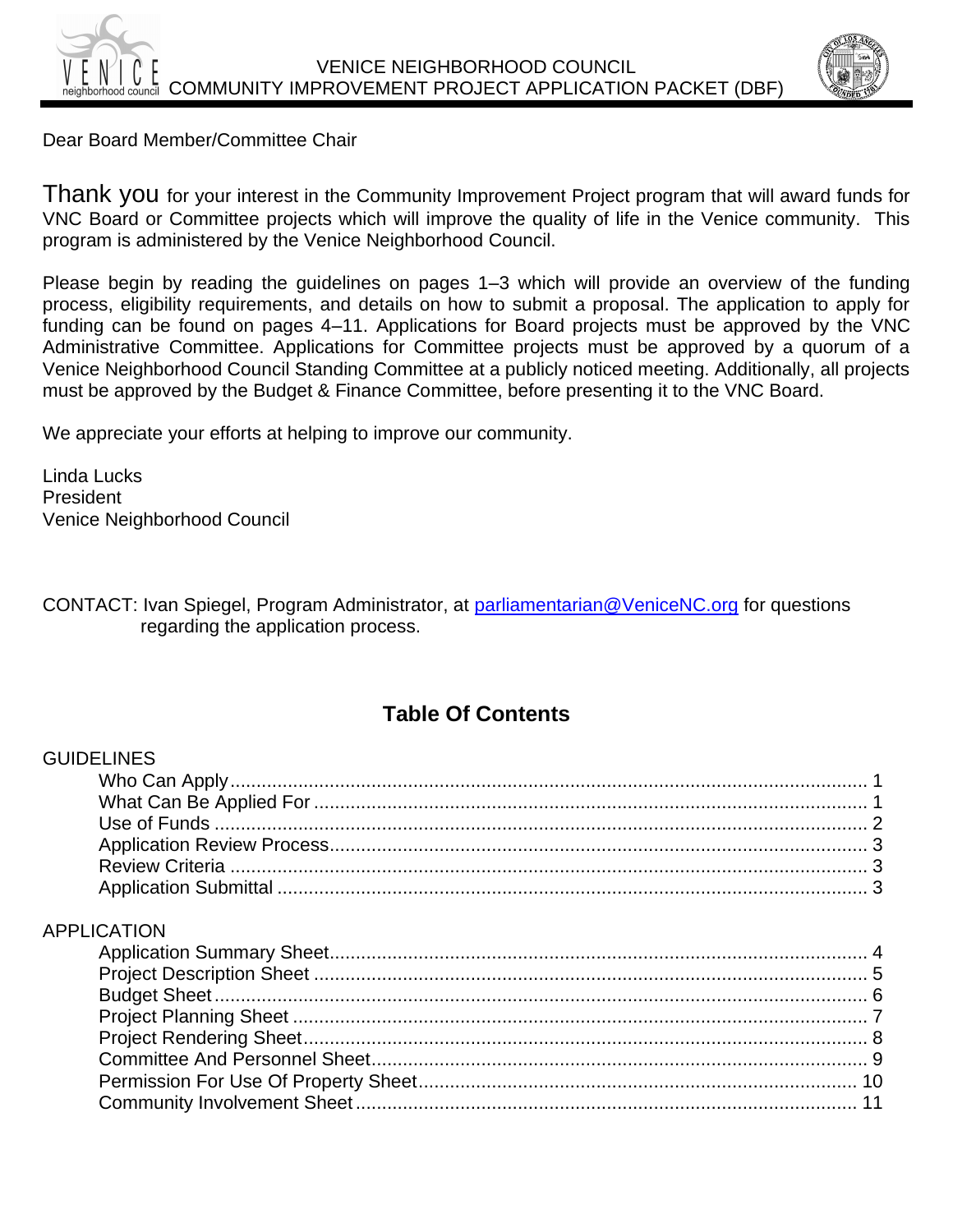



**PAGE 1**

#### WHO CAN APPLY

Applications for these funds will only be accepted from Board members or Committee Chairs of the Venice Neighborhood Council.

The application requires the listing of a Project Manager. This is the Board member or Committee Chair who will be responsible for the day-to-day implementation and supervision of the project. The duties include the proper completion of all invoices and support materials and the submission of them to the Program Administrator for payment. A Board member may not submit an application for a project or serve as a Project Manager for a project if they have a potential conflict-of-interest relationship with any of the vendors.

#### WHAT CAN BE APPLIED FOR

**Community improvement projects must provide a demonstrable benefit to the Venice community.** They should build community through the implementation process and enhance the neighborhood once complete. Projects may encompass a wide range and can include, but are not limited to: The Arts, Beautification, Community Support, Public Safety, or Education. The Department Of Neighborhood Empowerment (DONE) has the final discretion to determine whether or not the proposed project is clearly beneficial to the community

A project may be submitted that is part of a larger project, but if so, it must be able to be completed independently of the larger project and regardless of whether other funding needs to be secured.

All projects must conform to the funding guidelines of the Department Of Neighborhood Empowerment. When submitting an application ask yourself the following questions:

- Is this for program services (i.e. after school program, graffiti removal, etc.)?
	- o If for a select group of individuals, the applicant must create a fair selection process to establish participants
	- o Effort should be made to secure the best prices from competitive bids
- Is this for equipment and supplies?
	- o Equipment and supplies can only be used for the benefit of the community
	- o Equipment can not be turned into private property. Purchases intended for private and/or paid use are not allowed.
- Is this an event?
	- o Events must be open and advertised to the public
	- o There should not be an admission charge
	- o Discuss appropriate liability issues

o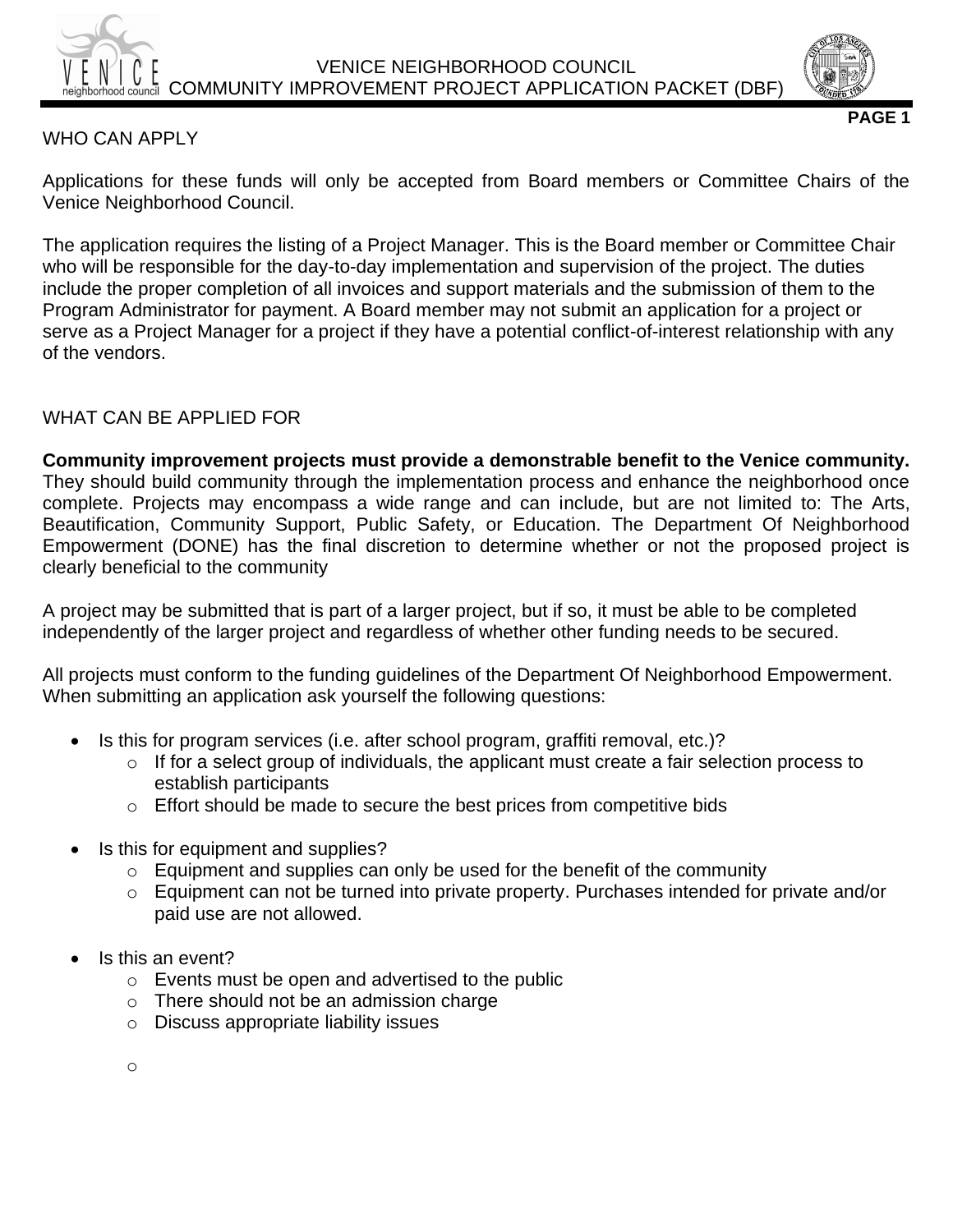

**PAGE 2**

All Community Improvement Projects must be completed within one year of the VNC Board's vote to approve funding. Funding will only be valid through this date; thereafter, approval for the funding shall expire.

All projects and publicity must credit the Venice Neighborhood Council for its support.

Applications may not be simultaneously submitted if the applicant has an application pending before the Neighborhood Committee as part of its competitive selection process for Community Improvement funds.

#### USE OF FUNDS

Community Improvement funds can only be used to pay for materials, supplies and services directly related to the implementation of the project. All funds are payable by the Department of Neighborhood Empowerment to be billed by a vendor following the completion of a service and the submission of an invoice. Invoices must be billed to the Venice Neighborhood Council and submitted to the Program Administrator. They will be forwarded to the Treasurer of the Venice Neighborhood Council who will then review them and forward them to DONE for payment.

Services may be performed by an organization or sole proprietor provided they have a City of Los Angeles Business License (B.T.R.C.) and a Federal Taxpayer ID number. Reimbursement to third parties is prohibited; payments must be made directly to the vendor that provides the service. If required, DONE will contract directly with the service provider using a City of Los Angeles approved contract. The service provider must agree to all terms and conditions contained therein.

The funding is entirely conditioned upon compliance with DONE's Neighborhood Council Demand Warrant Guidelines and Neighborhood Improvement Project policies, procedures and limitations and DONE's subsequent approval of such funding (**see DONE website -- www.lacityneighborhoods.com**).

Necessary licenses, permits and/or tax identification numbers shall be presented to the Venice Neighborhood Council prior to the commencement of work.

In addition, project budgets may not: include line items for:

Work performed managing the project Administrative salaries An organization's operational expenses Ongoing maintenance expenses Purchases prior to the award notification Any item not included on the submitted budget sheet **Transportation** Equipment that will become the property of the applicant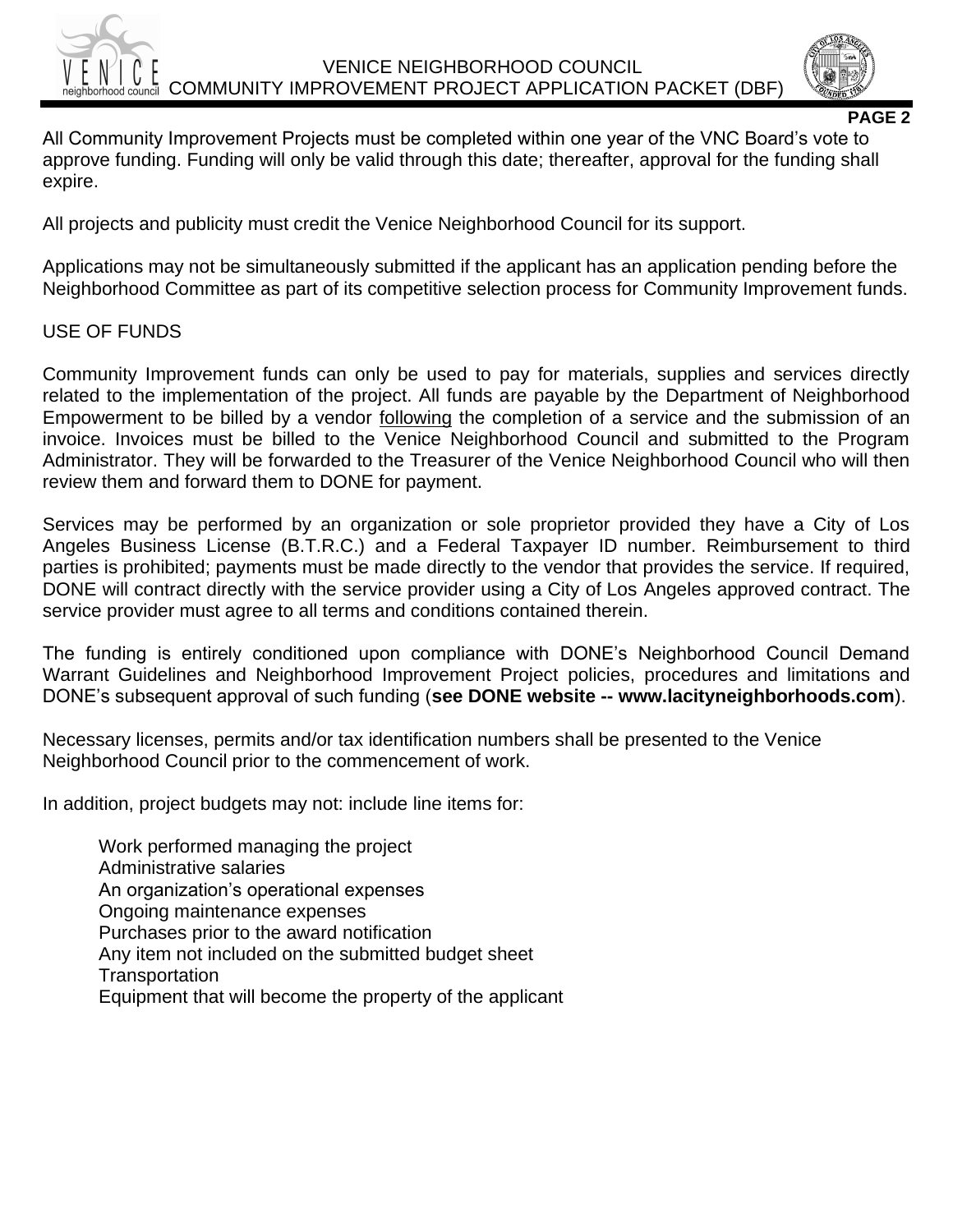#### APPLICATION REVIEW PROCESS

The number of projects funded overall will be determined by the amount of applications received. Every effort will be made to share the money as equitably as possible throughout the Venice community.

Applications will be reviewed by the Board Of Officers of the Venice Neighborhood Council. The Board is comprised of people from the Venice community and is elected by Venice stakeholders. The Neighborhood Council Board will select applicants for funding at one of its regularly scheduled public meetings. Applicants will be notified of the Board's decision within 14 days of the meeting and the final decision will be posted on the VNC website (VeniceNC.org).

#### REVIEW CRITERIA

Applications will be reviewed based on the following criteria:

- 1. The **budget** is realistic, appropriate, and supported with quotes.
- 2. The organization or individual is **capable** of completing the project.
- 3. The **work plan** is detailed, specific, and feasible.
- 4. The project is **supported** by the involvement of the community.
- 5. The **number** of Venice stakeholders that will benefit from this project.
- 6. The project implementation process will **build community**.
- 7. The complete project will **enhance the community**.
- 8. The **application** overall is clear and logical.

#### APPLICATION SUBMITTAL

#### **SUBMISSION REQUIREMENTS**

• Please submit two (2) complete copies of the application to:

Community Improvement Projects

Venice Neighborhood Council

P.O.Box 550

Venice, CA 90294

- The application packet is not to exceed 25 sheets. Submittals beyond the  $25<sup>th</sup>$  sheet will be discarded.
- The packet dimensions should not exceed 8½ X 11 inches. Fold large inserts.
- Applications should not be submitted in decorative folders.
- All letters of support and supplemental materials **must** be submitted with the original application.
- When including attachments, number them sequentially and place them behind the corresponding application sheet. For example, 2.1, 2.2, 2.3 etc.

Applications cannot be added to or modified in any way after submission without the approval of the Program Administrator.



**PAGE 3**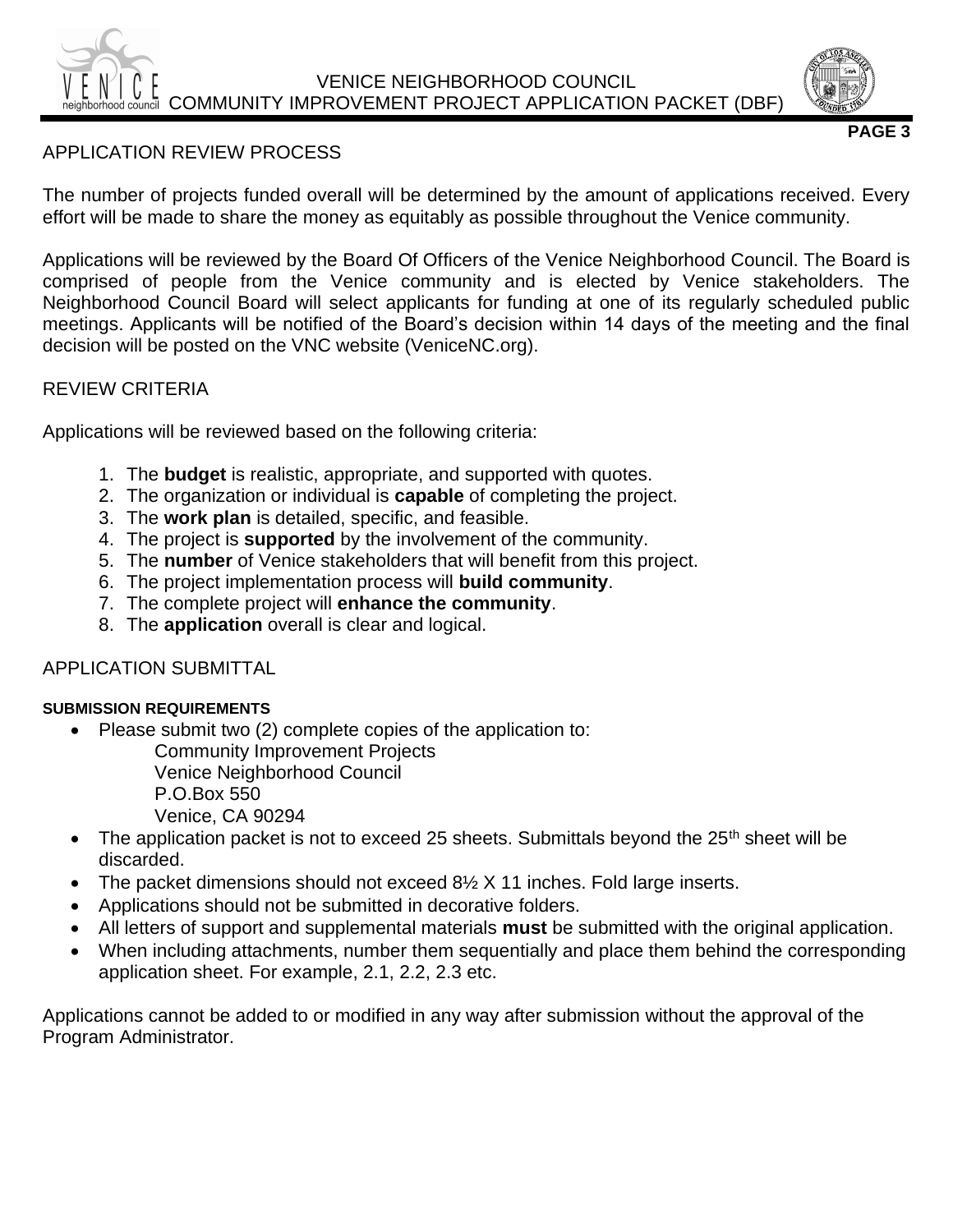



#### **APPLICATION SUMMARY SHEET PAGE 4**

BRIEF PROJECT SUMMARY (50 WORDS OR LESS)

PROJECT SITE NAME AND FULL ADDRESS

PROJECT COMPLETION DATE-<br>  $\frac{1}{2}$  OF VENICE STAKEHOLDERS

TO BENEFIT FROM THIS PROJECT-

|  | NAME OF COMMITTEE (BOARD PROJECTS USE ADMINSTRATIVE COMMITTEE) |
|--|----------------------------------------------------------------|
|--|----------------------------------------------------------------|

APPROVED BY COMMITTEE ON

COMMITTEE CHAIR SIGNATURE **PHONE** 

E-MAIL ADDRESS

| PROJECT MANAGER (MUST BE A VNC BOARD OR COMMITTEE MEMBER) | <b>TITLE</b>  |            |
|-----------------------------------------------------------|---------------|------------|
| <b>MAILING ADDRESS</b>                                    |               |            |
| DAY PHONE                                                 | EVENING PHONE |            |
| E-MAIL ADDRESS                                            |               | <b>FAX</b> |

BY SIGNING BELOW, I agree to the terms of the Community Improvement Project funding guidelines. I also acknowledge that the Information submitted in this application is accurate to the best of my knowledge. Submitting an application with misleading information may be cause for disqualification.

AMOUNT REQUESTED \$

REVIEW (For Office Use Only)

\_\_\_\_\_\_\_\_\_ \_\_\_\_\_\_\_\_\_\_\_\_\_\_\_\_\_\_\_ \_\_\_\_ \_\_\_\_\_\_\_\_\_\_\_\_\_\_\_\_ BOARD MEMBER OR COMMITTEE CHAIR DATE

PROJECT # (For Office Use Only)

PROJECT MANAGER DATE

\_\_\_\_\_\_\_\_\_\_\_\_\_\_\_\_\_\_\_\_\_\_\_\_\_\_\_\_\_\_\_\_ \_\_\_\_\_\_\_\_\_\_\_\_\_\_\_\_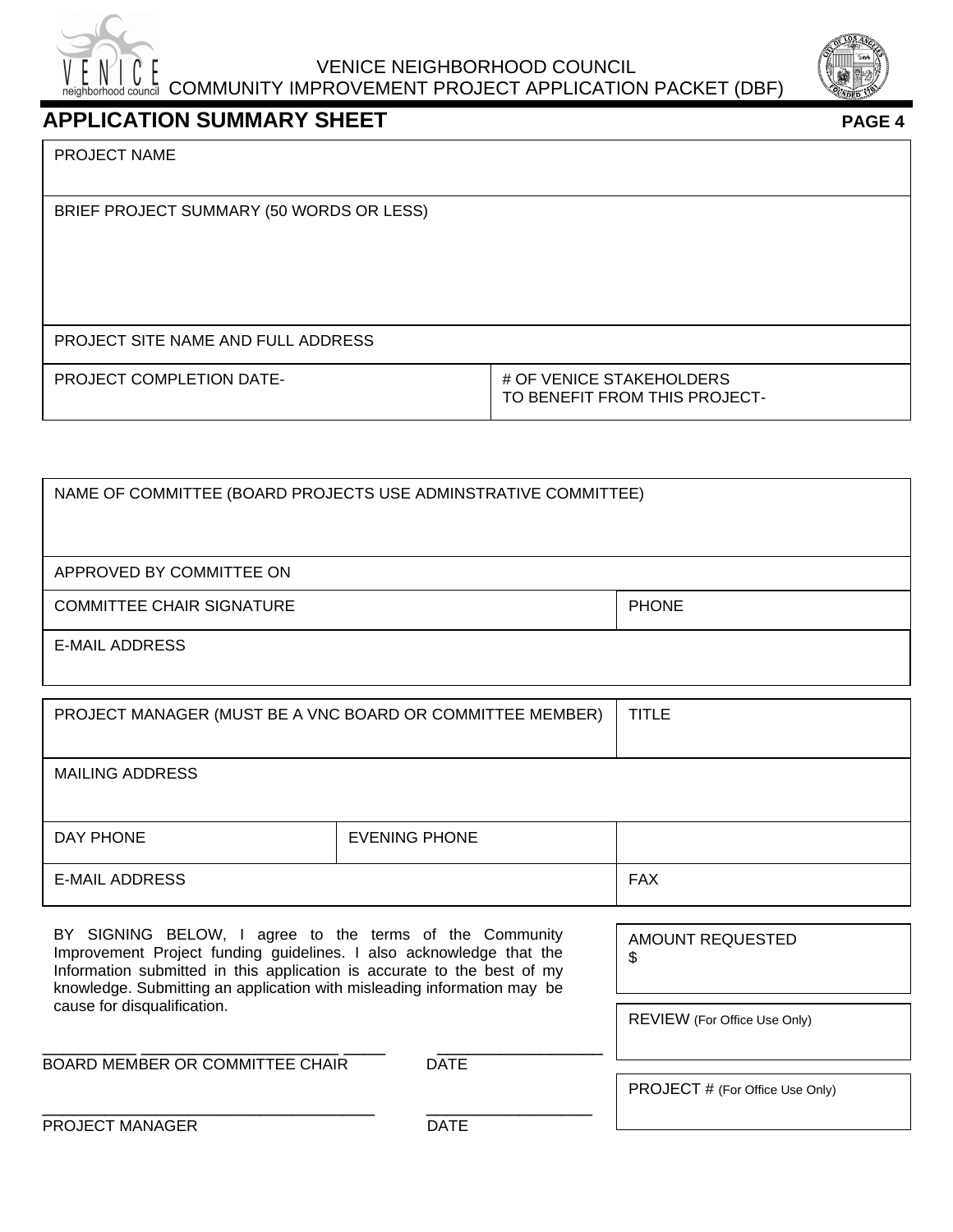



### **PROJECT DESCRIPTION SHEET PAGE 5**

PROJECT DESCRIPTION (Include how many stakeholders will be working on this project.) (Maximum 500 words)

IS THIS PROJECT PART OF A LARGER PROJECT?  $\Box$  YES  $\Box$  NO

COMMUNITY BENEFIT (Description of benefit to the entire community and justification for these benefits)

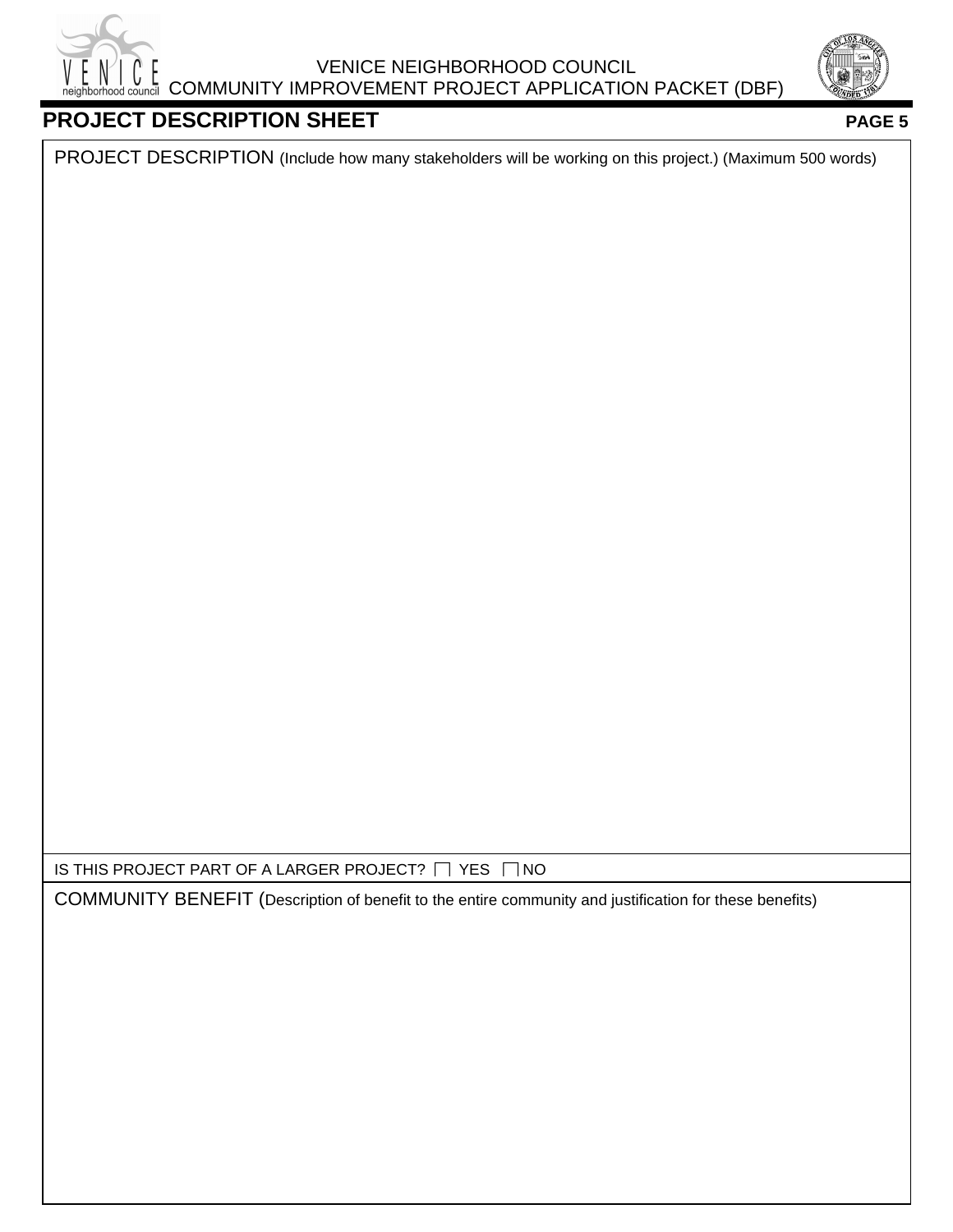

#### VENICE NEIGHBORHOOD COUNCIL VENICE NEIGHBORHOOD COONCIL<br>
Reighborhood council COMMUNITY IMPROVEMENT PROJECT APPLICATION PACKET (DBF)



| <b>BUDGET SHEET</b><br>PAGE 6             |               |              |
|-------------------------------------------|---------------|--------------|
| VENDOR AND MATERIALS/SERVICES INFORMATION | TOTAL<br>COST | <b>NOTES</b> |
|                                           |               |              |
|                                           |               |              |
|                                           |               |              |
|                                           |               |              |
|                                           |               |              |
|                                           |               |              |
|                                           |               |              |
|                                           |               |              |
|                                           |               |              |
|                                           |               |              |
|                                           |               |              |
|                                           |               |              |
|                                           |               |              |
|                                           |               |              |
|                                           |               |              |
|                                           |               |              |
|                                           |               |              |
|                                           |               |              |
|                                           |               |              |
|                                           |               |              |
|                                           |               |              |
|                                           |               |              |
|                                           |               |              |
|                                           |               |              |
|                                           |               |              |

PROJECT TOTAL \$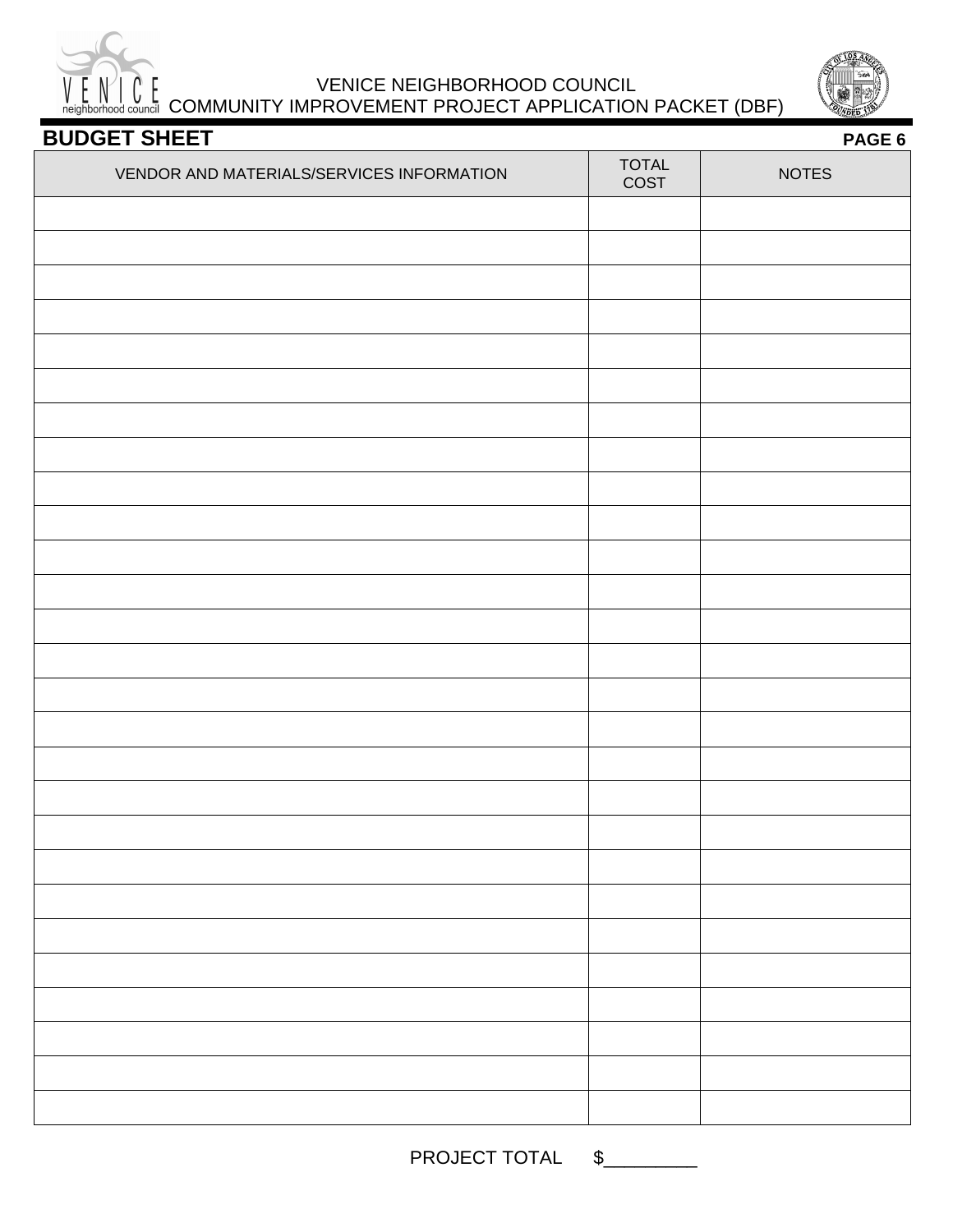



#### **PROJECT PLANNING SHEET PROJECT PLANNING SHEET**

WORK PLAN (Include a TIME-LINE for the project with beginning date and completion date of each phase)

MAINTENANCE PLAN (If applicable)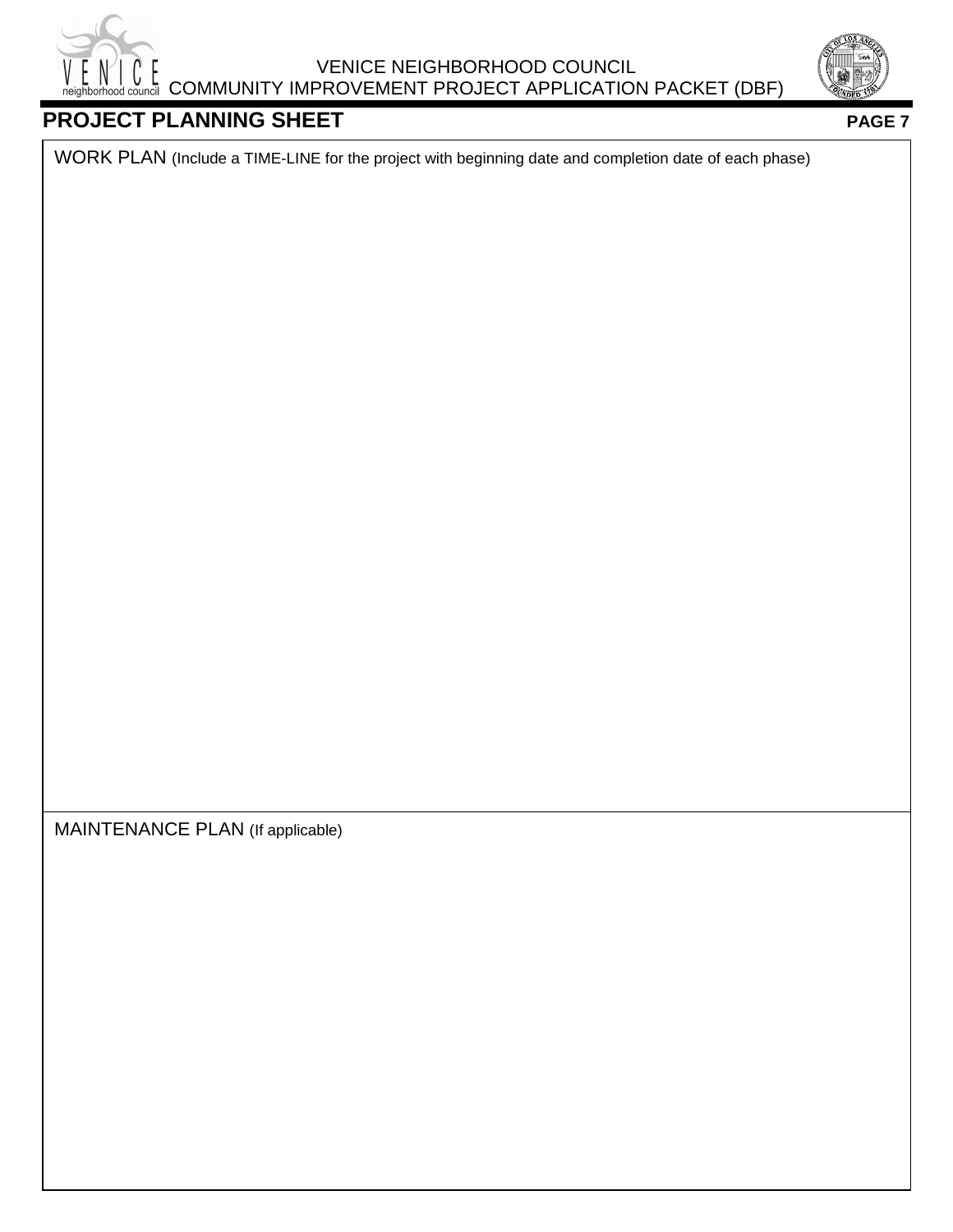



#### **PROJECT RENDERING SHEET (If applicable) PAGE 8**

Attach conceptual images of the project to this sheet or design and print your own sheet. Include text explanations.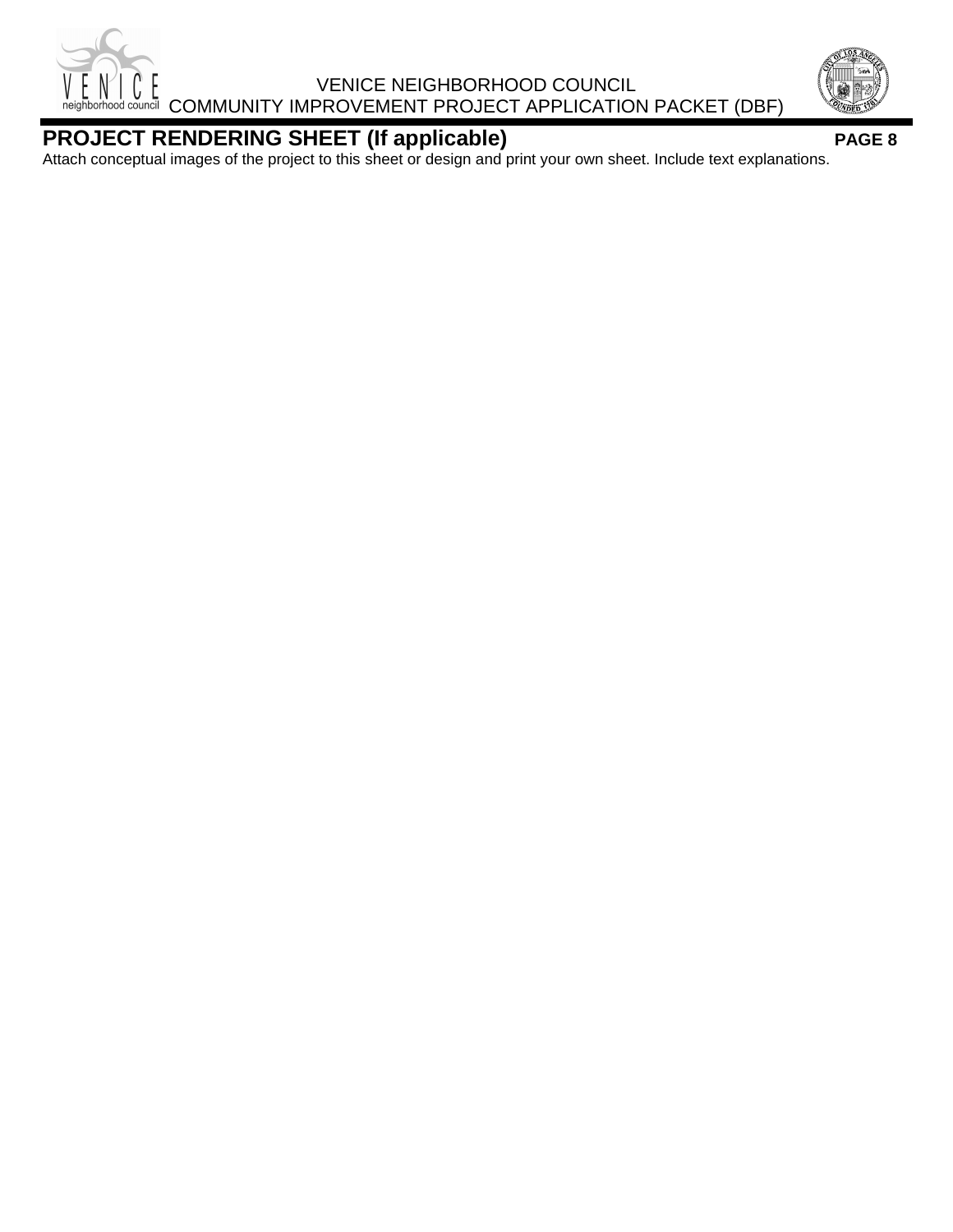



### **COMMITTEE AND PERSONNEL SHEET PAGE 9**

COMMITTEE MISSION (Explain the Committee's mission and how this project will advance it)

RESUME AND/OR QUALIFICATIONS OF KEY PROJECT PERSONNEL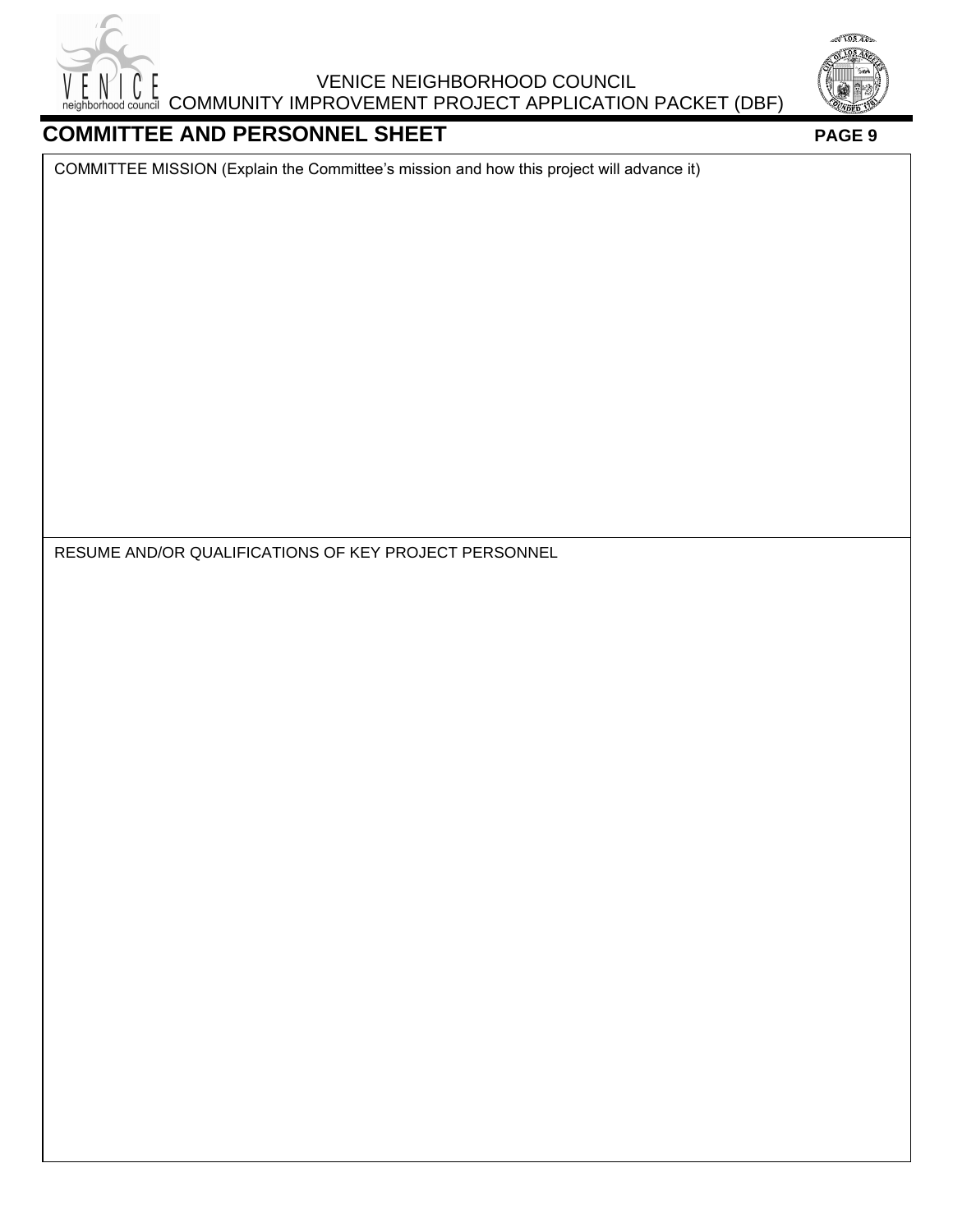



#### **PERMISSION FOR USE OF PROPERTY SHEET (If applicable) PAGE 10**

Use this form to show the approval of the use of the project site from the property owner, school principal, city agency, etc. Attach as many as necessary.

PROJECT NAME

**COMMITTEE** 

| ENTITY OR NAME OF PERSON<br>WHO CONTROLS USE OF THE PROPERTY | TITLE        |
|--------------------------------------------------------------|--------------|
| <b>FACILITY/BUSINESS NAME</b>                                | <b>PHONE</b> |
| SITE ADDRESS                                                 |              |

BY SIGNING BELOW, I declare in good faith that I own or am responsible for the named property. I understand that the applicant is seeking funding through the Venice Neighborhood Council. I grant the applicant permission to use the property for the implementation of the above named project. I understand that the project will begin after July 1, 2008.

 $\overline{\phantom{a}}$  , and the contract of the contract of the contract of the contract of the contract of the contract of the contract of the contract of the contract of the contract of the contract of the contract of the contrac